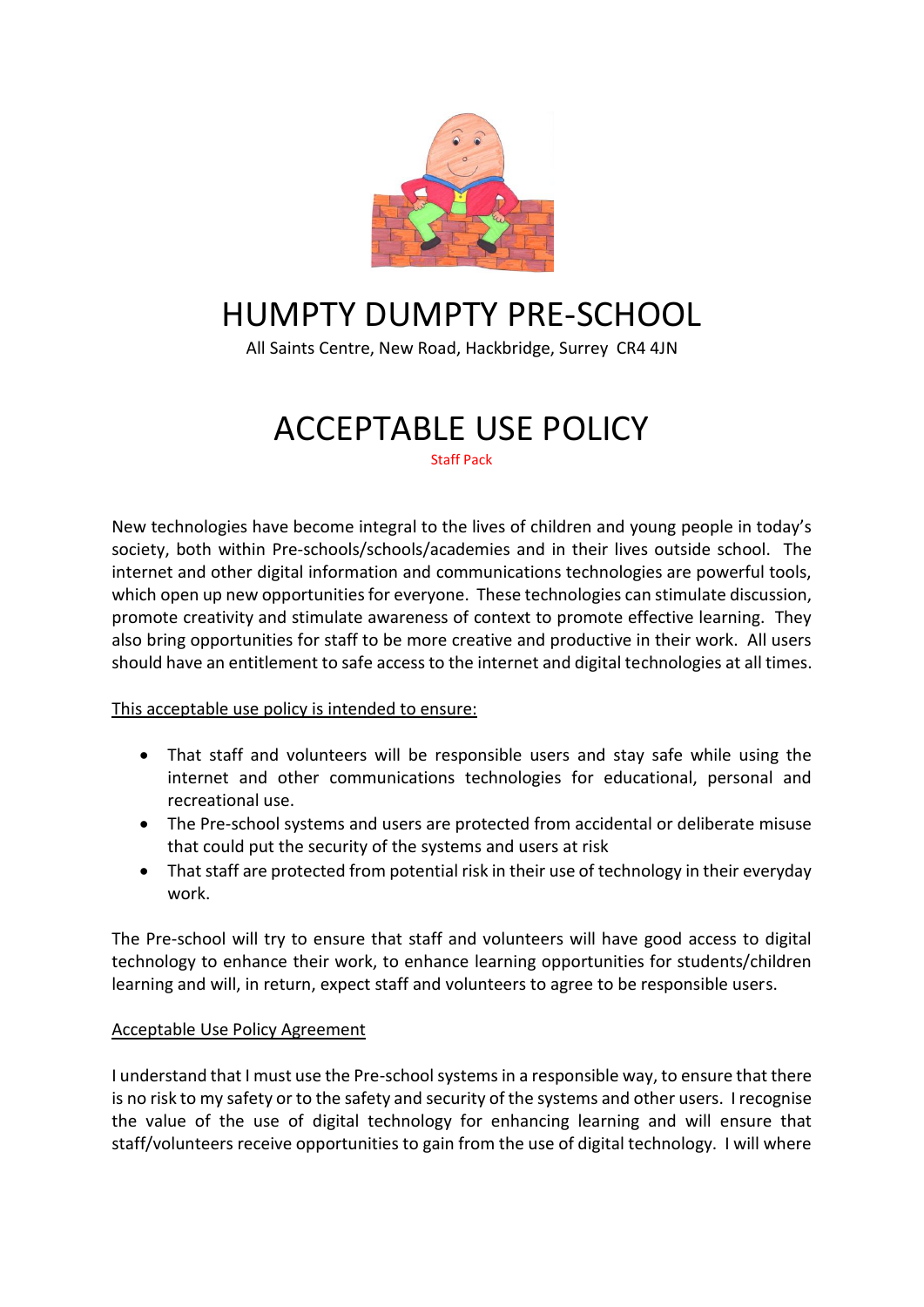Acceptable Use Policy cont………….

possible, educate the children in my care in the safe use of digital technology and embed online safety in my work with young children.

### For my professional and person safety

- I understand that the Pre-school will monitor my use of the school digital technology and communications systems.
- I understand that the rules set out in this agreement also apply to use of these technologies (e.g laptops, emails, VLE etc) out of school and to the transfer of personal data (digital or paper based) out of school.
- I understand that the Pre-school digital technology systems are primarily intended for educational use only.
- I will not disclose my username or password to anyone else, nor will I try to use any other person's username and password. I understand that I should not write down or store a password where it is possible that someone may steal it.
- I will immediately report any illegal, inappropriate or harmful material or incident, I become aware of, to the appropriate person.

I will be professional in my communications and actions when using the Pre-school ICT system.

- I will not access, copy, remove or otherwise alter any other user's files, without their express permission
- I will communicate with others in a professional manner, I will not use aggressive or inappropriate language and I appreciate that others may have different opinions.
- I will ensure that when I take and/or publish images of others I will do so with their permission and in accordance with the Pre-school's policy on the sue of digital/video images. I will not use my personal equipment to record these images. Where these images are published (e.g on the school website) it will ot be possible to identify by name, or other personal information, those who are featured.
- I will only use social networking sites in school in accordance with the Pre-school's policies.
- I will only communicate with staff/parents/carers using official school systems. Any such communication will be professional in tone and manner.
- I will not engage in any on-line activity that may compromise my professional responsibilities.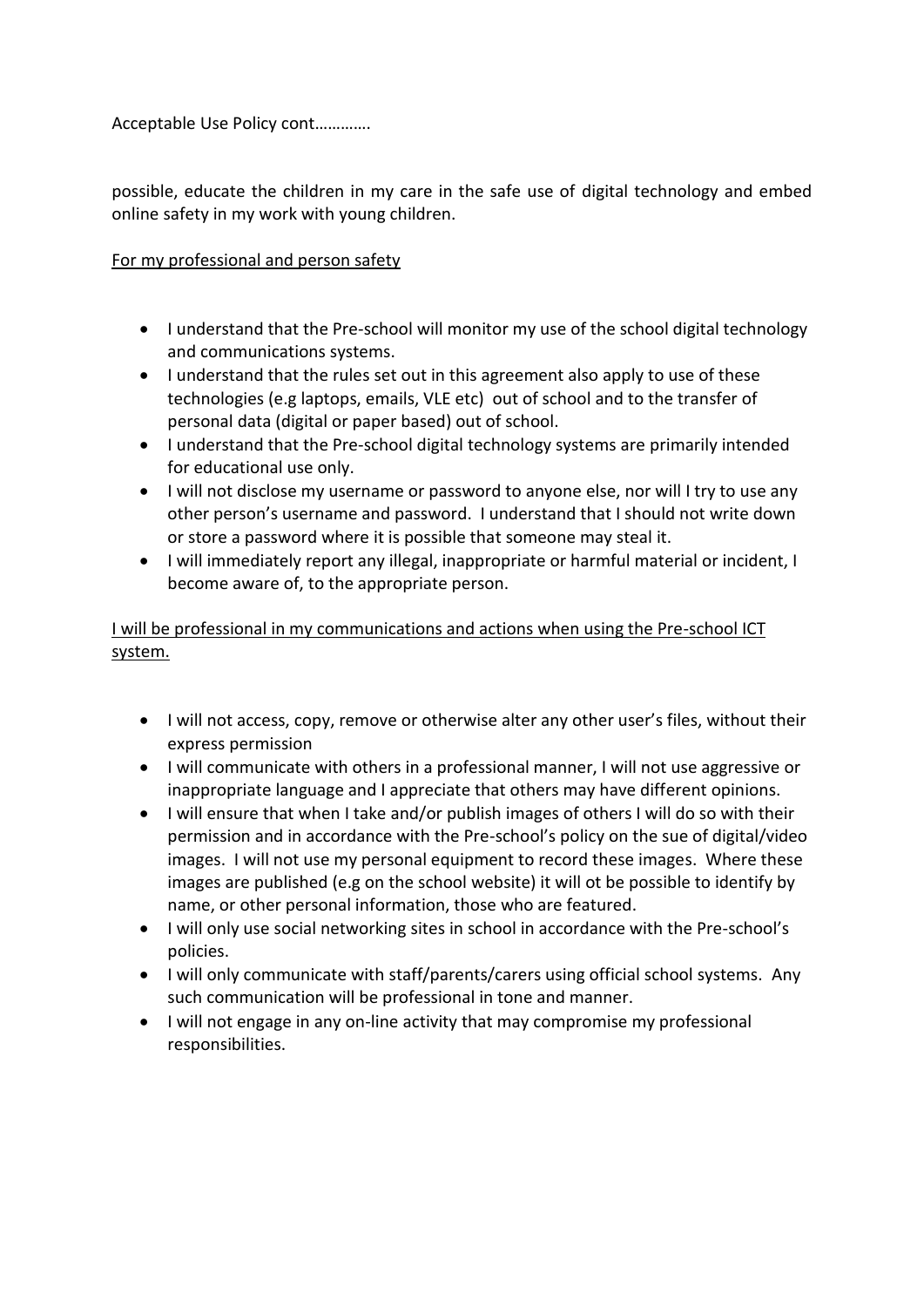Acceptable Use Policy Cont…………

### The Pre-school has the responsibility to provide safe and secure access to technologies and ensure the smooth running of the school

- When I use my mobile devices (laptops/tablets/mobile phones/usb devices etc) in Pre-school, I will follow the rules set out in this agreement, in the same way as if I was using the Pre-schools equipment. I will also follow any additional rules set by the Pre-school about such use. I will ensure that any such devices are protected by up to date anti-virus software and are free from viruses.
- I will not use personal email addresses on the Pre-school equipment
- I will not open any hyperlinks in emails or any attachments to emails, unless the source is known and trusted, or if I have any concerns about the validity of the email (due to the risk of the attachment containing viruses or other harmful programmes)
- I will ensure that my data is regularly backed up, in accordance with relevant Preschool policies.
- I will not try to upload, download or access any materials which are illegal (child sexual abuse images, criminally racist material, adult pornography covered by the obscene Publications Act) or inappropriate or may cause harm or distress to others. I will not try to use any programmes or software that might allow me to bypass the filtering/security systems in place to prevent access to such materials.
- I will not try (unless I have permission) to make large downloads or uploads that might take up internet capacity and prevent other users from being able to carry out their work.
- I will not install or attempt to install programmes of any type on a machine, or store programmes on a computer, nor will I try to alter computer settings, unless this is allowed in Pre-school policies.
- I will not disable or cause any damage to the Pre-School equipment, or the equipment belonging to others.
- I will only transport, hold, disclose or share personal information about myself or others as outlined in the Pre-school Personal Data Policy. Where digital personal data is transferred outside the secure local network, it must be encrypted. Paper based protected and restricted data must be held in lockable storage.
- I understand that data protection policy requires that any staff/volunteer/college student/child data to which I have access, will be kept private and confidential, except when it is deemed necessary that I am required by law or by the Pre-school to disclose such information to an appropriate authority.
- I will immediately report any damage or faults involving equipment or software, however this may have happened.